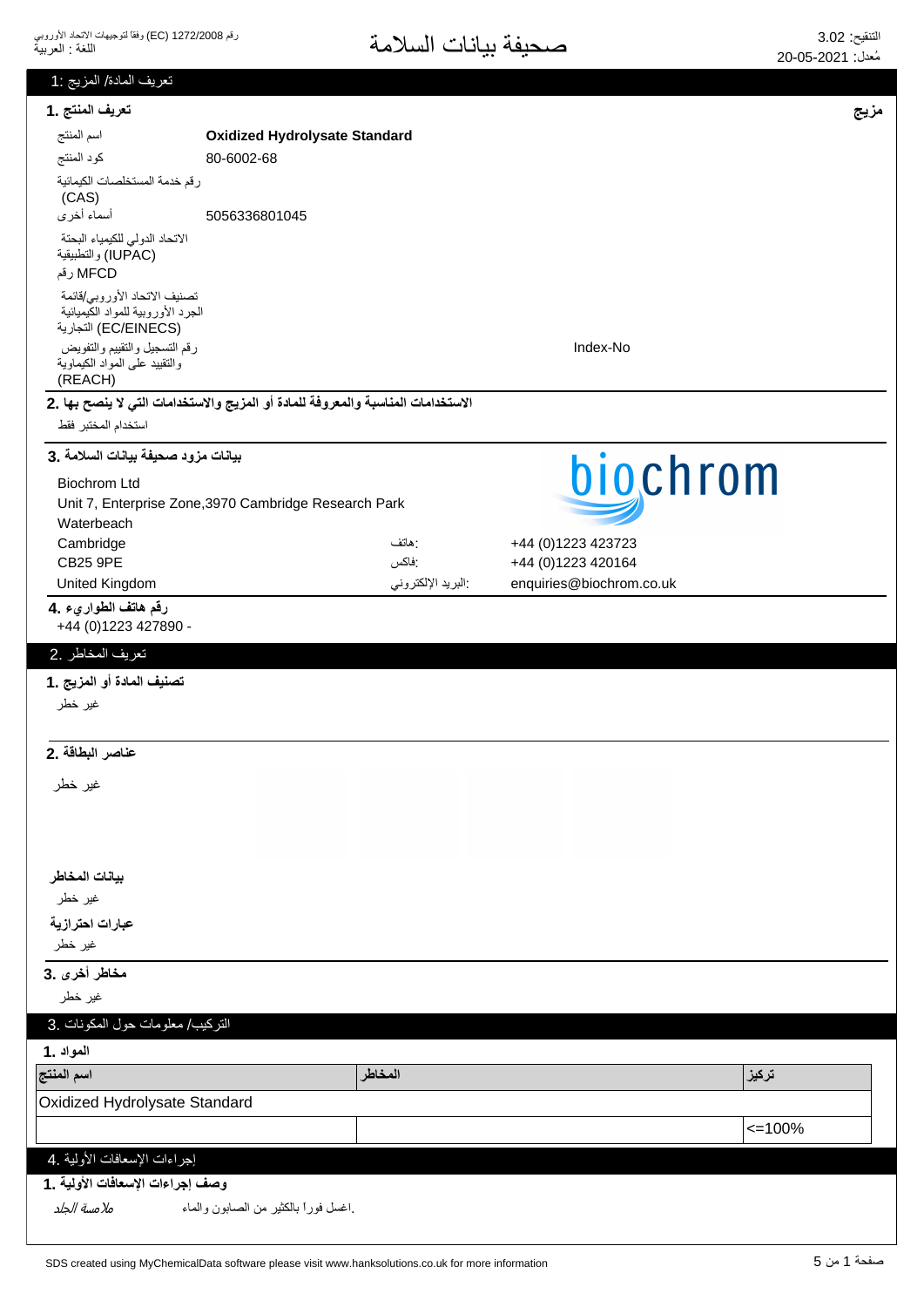| ملامسة العينين                         | شطف فتح العين لعدة دقائق تحت المياه الجارية                                                                               |  |
|----------------------------------------|---------------------------------------------------------------------------------------------------------------------------|--|
| الابتلاع                               | .لا تقم بتحريض القيء                                                                                                      |  |
|                                        | نغسل الفم بالماء<br>استشر الطبيب                                                                                          |  |
|                                        |                                                                                                                           |  |
| الاستنشاق                              | نوفير الهواء النقي استشارة الطبيب في حالة الشكاوى                                                                         |  |
| أهم الأعراض والتأثيرات .2              |                                                                                                                           |  |
| .لا توجد أعراض                         |                                                                                                                           |  |
| دلالة على أي عناية طبية فورية .3       |                                                                                                                           |  |
| لا توجد تدابير إضافية مطلوبة           |                                                                                                                           |  |
| إجراءات مكافحة الحريق .5               |                                                                                                                           |  |
| وسائل إطفاء الحريق .1                  |                                                                                                                           |  |
| مناسب                                  | يجب استخدام وسائط إطفاء مناسبة للحريق المحيط                                                                              |  |
|                                        |                                                                                                                           |  |
| غیر مناسب                              | <b>NA</b>                                                                                                                 |  |
| مخاطر خاصة تنشأ عن المادة أو المزيج .2 |                                                                                                                           |  |
|                                        |                                                                                                                           |  |
| <b>NA</b>                              |                                                                                                                           |  |
|                                        |                                                                                                                           |  |
| النصائح لرجال الإطفاء .3               | (معتمد أو مكافئ) والعتاد الواقي الكامل MSHA / NIOSH ، كما هو الحال في أي حريق ، قم بارتداء جهاز التنفس المكتبي ذاتي الطلب |  |
|                                        |                                                                                                                           |  |
| إجراءات النعامل مع الإطلاق العرضي .6   |                                                                                                                           |  |
| التدابير الاحترازية الشخصية . 1        |                                                                                                                           |  |
|                                        | للحصول على تفاصيل الحماية الشخصية SDS ارجع إلى القسم 8 من                                                                 |  |
| الاحتياطات البينية .2                  |                                                                                                                           |  |
| .لا توجد تدابير خاصة مطلوبة            |                                                                                                                           |  |
|                                        |                                                                                                                           |  |
| الطرق والمواد .3                       |                                                                                                                           |  |
| فسل أسفل استنزاف بكميات كبيرة من الماء |                                                                                                                           |  |
| منع حدوث المخاطر الثانوية .4           |                                                                                                                           |  |
| لا شىء                                 |                                                                                                                           |  |
| المناولة والنخزين 7                    |                                                                                                                           |  |
| التدابير الاحترازية الشخصية .1         |                                                                                                                           |  |
| التعامل الآمن                          | لا يوجد متطلبات خاصة                                                                                                      |  |
| الحماية من الانفجارات والحرائق         | لا يوجد متطلبات خاصة                                                                                                      |  |
|                                        |                                                                                                                           |  |
| إدارة مخاطر التخزين                    | ظروف التخزين الآمن، بما في ذلك أي تنافرات .2<br>إبقاء الحاويات مغلقة بإحكام                                               |  |
|                                        | الابتعاد عن أشعة الشمس المباشرة<br>الثلاجة                                                                                |  |
|                                        |                                                                                                                           |  |
| ضوابط التخزين                          | لا يوجد متطلبات خاصة                                                                                                      |  |
| الحفاظ على سلامة المنتج                | لا يوجد متطلبات خاصة                                                                                                      |  |
| نصائح أخرى                             | .لا مزيد من المعلومات المتاحة                                                                                             |  |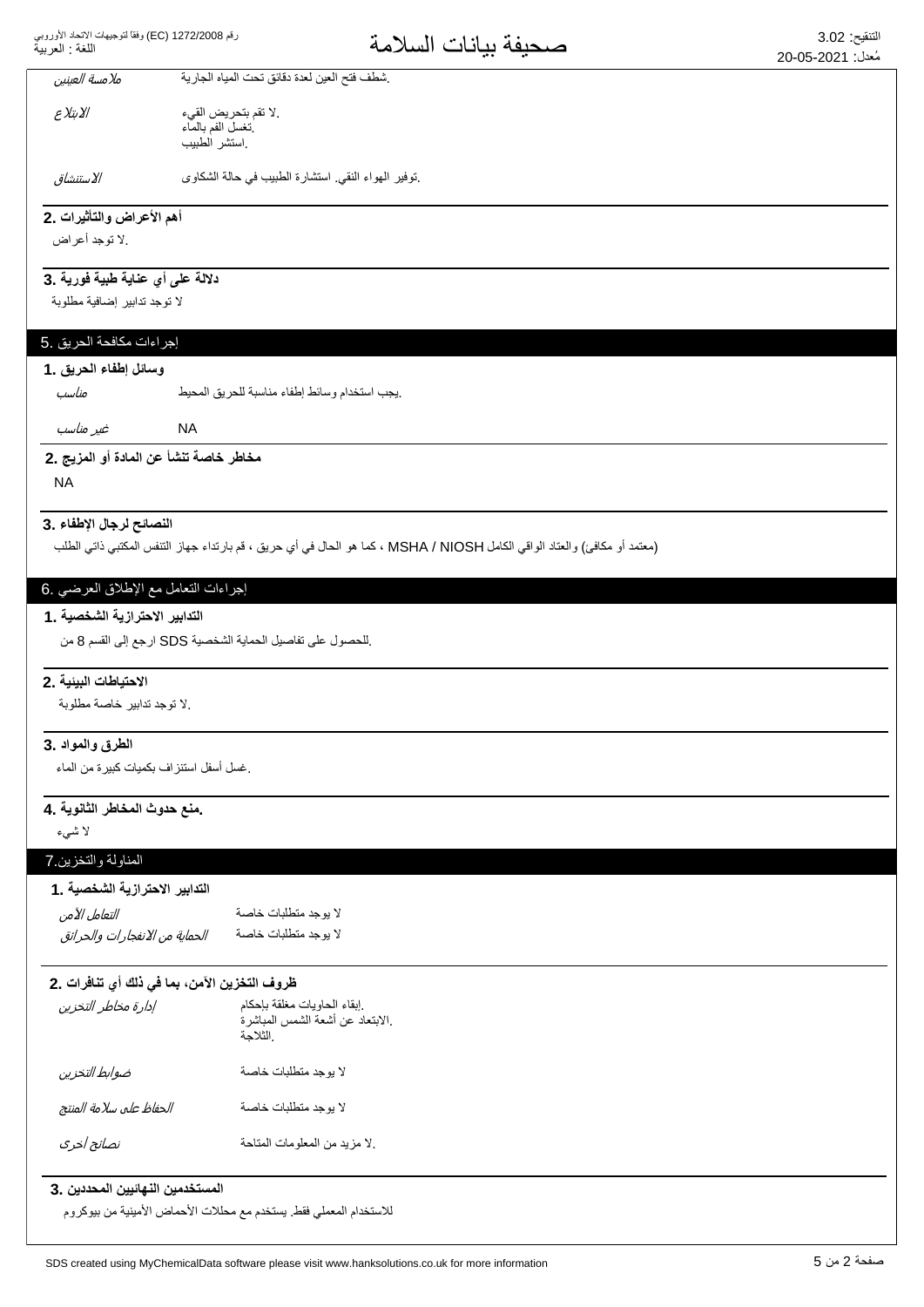### ضوابط التعرض/ الحماية الشخصية .8

#### معاملات الضبط .1

البيانات غير متوفرة

### **ضوابط التعرض .2**

| تدابير وقائية وصحية عامة<br>إجراءات هندسية | يجب الالتزام بالتدابير الاحترازية المعيارية<br>ضمان وجود تهوية كافية في المنطقة |
|--------------------------------------------|---------------------------------------------------------------------------------|
| حماية العين/ الوجه                         | نظارات حماية                                                                    |
| حماية اليدين                               | ففازات النتريل                                                                  |
| حماية الجهاز التنفسي                       | الحماية التنفسية ليست مطلوبة                                                    |
| حماية الجلد                                | ملابس واقية                                                                     |
| نصائح أخرى تتعلق بالحماية<br>الشخصية       | لايوجد بيانات                                                                   |

### الخصائص الفيزيائية والكيميائية .9

#### الخصائص الفيزيائية والكيميائية **ـ 1**

| المظهر                                            | سائل                |
|---------------------------------------------------|---------------------|
| الرائحة                                           | البيانات غير متوفرة |
| تركيز بداية ظهور الرائحة                          | البيانات غير متوفرة |
| الرقم الايدر وجيني                                | البيانات غير متوفرة |
| نقطة الانصهار / نقطة التجمد                       | البيانات غير متوفرة |
| نقطة بدء الغليان ومدى الغليان                     | البيانات غير متوفرة |
| نقطة الوميض                                       | البيانات غير متوفرة |
| معدل التبخر                                       | البيانات غير متوفرة |
| القابلية للاشتعال (مادة صلبة، غازية)              | البيانات غير متوفرة |
| الحدود القصوى/الصغرى لقابلية الاشتعال أو الانفجار | البيانات غير متوفرة |
| ضغط البخار                                        | البيانات غير متوفرة |
| كثافة البخار                                      | البيانات غير متوفرة |
| الكثافة النسبية                                   | البيانات غير متوفرة |
| فابلية الذوبان                                    | ذوبان في الماء      |
| أوكتانول/ماء-n :معامل التقاسم                     | البيانات غير متوفرة |
| درجة حرارة الاشتعال الذاتي                        | البيانات غير متوفرة |
| درجة حرارة التحلل                                 | البيانات غير متوفرة |
| درجة اللزوجة                                      | البيانات غير متوفرة |
| الخصائص التفجيرية                                 | البيانات غير متوفرة |
| الخصائص المؤكسدة                                  | البيانات غير متوفرة |

#### **معلومات أخرى .2**

لا توجد معلومات إضافية متاحة

## الثبات وقابلية التفاعل .10

#### قابلية التفاعل . **1**

لا بوجد تفاعل غیر عادي

### **2.** الثبات

متجر في 0 - 5 درجة مئوية

# احتمالية التفاعلات الخطرة .3

لا ردود الفعل الخطرة المعروفة.

<del>ظروف ينبغي تجنبها 4</del>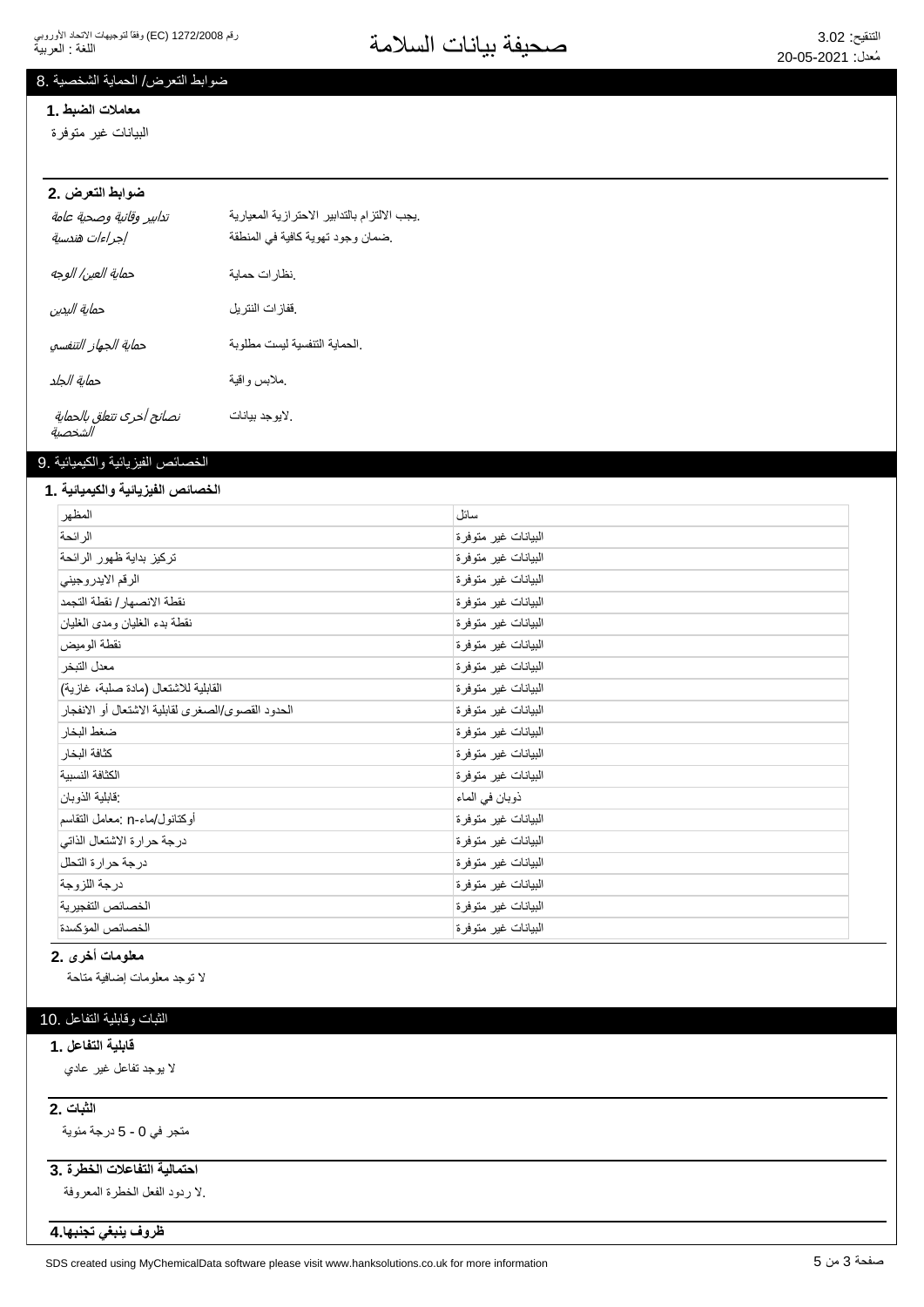# ضوء شمس مباشر

مواد غير متوافقة .5

N/A

### N/A نواتج التحلل الخطرة .6

# معلومات عن السمية .11

| معلومات .1                                                |                       |
|-----------------------------------------------------------|-----------------------|
| درجة سمية حادة                                            | لايوجد بيانات         |
| تآكل/تهيج جلدي                                            | لا توجد معلومات متاحة |
| تلف/ تهيج شديد بالعين                                     | لا توجد معلومات متاحة |
| حساسية الجهاز التنفسي أو الجلد                            | لا توجد معلومات متاحة |
| التحول الخلقي لخلية الجرثومة                              | لا توجد معلومات متاحة |
| احتمالية التسبب في السرطان                                | لا توجد معلومات متاحة |
| السمية التناسلية                                          | لا توجد معلومات متاحة |
| السمية الشاملة لأعضاء مستهدفة<br>محددة- التعرض لمرة واحدة | لا توجد معلومات متاحة |
| السمية الشاملة لأعضاء مستهدفة<br>محددة- التعرض المتكرر    | لا توجد معلومات متاحة |
| خطر السحب بالمص                                           | لا توجد معلومات متاحة |

#### **المزيد من .2**

حسب معرفتنا فإن السمية الحادة والمزمنة لهذه المادة غير معروفة بالكامل

#### معلومات بيئية .12

#### **درجة السمية .1**

لا نوجد معلومات متاحة

### الاستمرارية واحتمالية التفسخ .2

لا توجد معلومات متاحة

### ا**حتمالية التراكم الحيوي .3**

لا توجد معلومات متاحة

### مدى سهولة الحركة والتربة **.4**

لا توجد معلومات متاحة

### **5. ΔϣΎγϟϭ˱ΎϳϭϳΣΔϣϛέΗϣϟϭˬΔΗΑΎΛϟΩϭϣϟϡϳϳϘΗΞΎΗϧ (PBT) Ύ˱ϳϭϳΣ˱ΩΟΔϣϛέΗϣϟϭ˱ΩΟΔΗΑΎΛϟΩϭϣϟϭ (vPvB)** لا توجد معلومات متاحة

تأثيرات أخرى معاكسة .6

لا توجد معلومات متاحة

### اعتبارات التخلص من المادة .13

### طرق معالجة النفايات .1

عمليات التخلص من المادة

.التشاور الدولة ، واللوائح المحلية أو الوطنية للتخلص السليم

ͮ௬Ͼ̲௪̺͙ͳ̻ͧϾ̞௪̺͙ ΔϳϣγέϟϭϠϟΎϘϓϭΎϬϧϣιϠΧΗϟϡΗϳϥΏΟϳ.